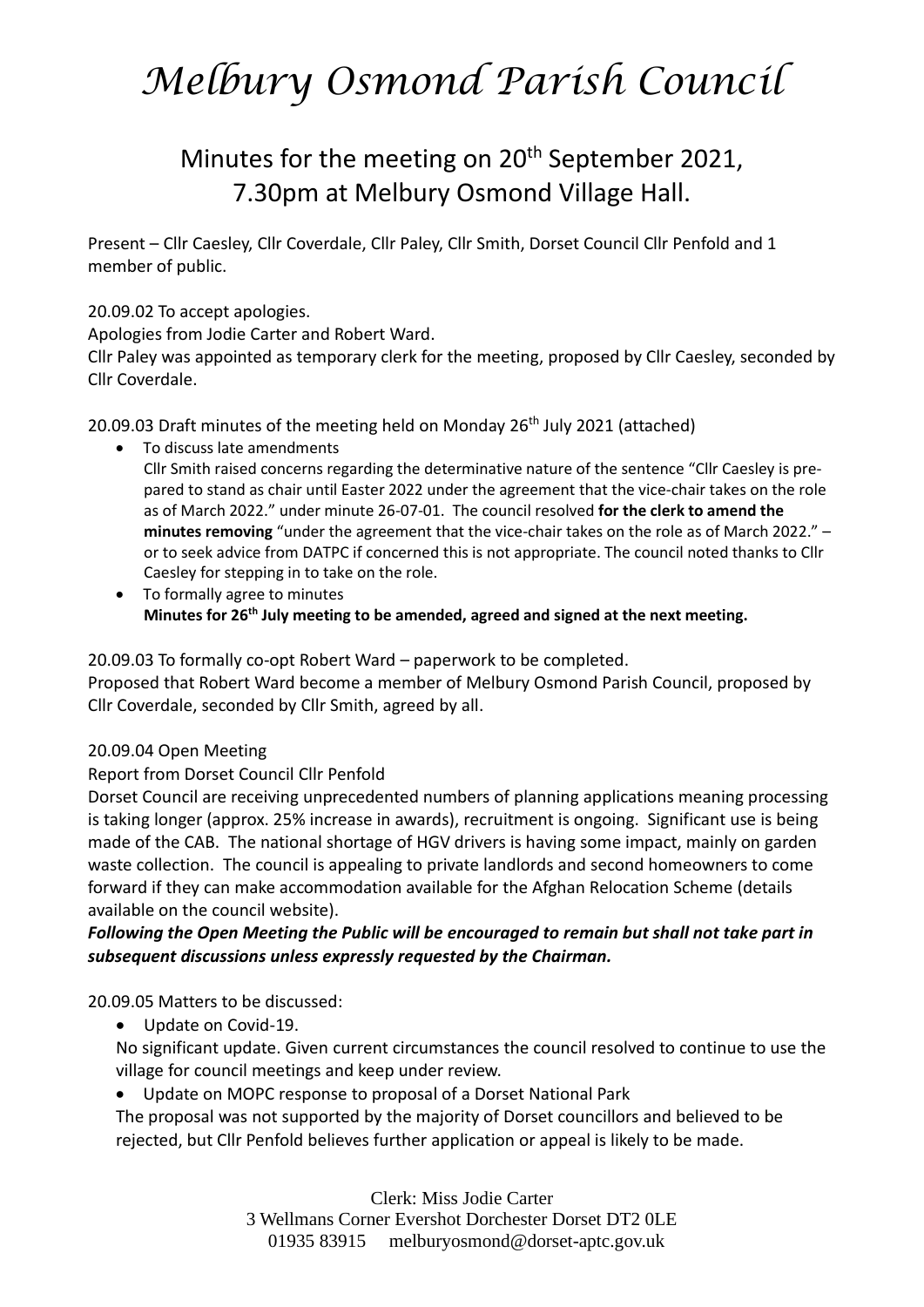## • Playground

The new swing set has been delivered to Cllr Coverdale and will be installed on Sat 16<sup>th</sup> October. Both existing swing sets will be removed and put to one side (potential use for bonfire night).

• Footpaths Officer

Dave Armstrong has officially been appointed.

• To agree on the location of council meetings for the foreseeable.

See above for Update on Covid-19.

• Boules bench

The new bench has been dispatched and will soon be delivered to Mr Evans who has agreed to fix it in place. The council can support fixing costs if required.

• Highway Faults

The clerk has been in contact with the highways department, due to many issues being more common throughout the winter weather, a meeting will be arranged for November/December – Mr Evans and Cllr Paley have kindly volunteered to be present.

• Queen's Jubilee (2<sup>nd</sup>-5<sup>th</sup> June)

So far there has been no response to requests for volunteers for coordinator placed on the website and in Chimes. Current plans include Thursday 2<sup>nd</sup>, a pub evening in the Hall and a bonfire on the rec (Martin Eastment has agreed to arrange the fire). Fri 3<sup>rd</sup>, a televised showing of the official service with coffee and cakes in the hall. Sunday 5<sup>th</sup>, a community lunch on the rec or in the hall (weather dependant). Suggested menu options, Coronation chicken or salmon with local veg. Numbers will be required so tickets and charge will be required. The member of the public present suggested it would be good to have a children's food option available. A small surcharge on tickets has been suggested to enable purchase of a more permanent memorial, ideas for what that could be will be solicited through the Chimes. Cllr Paley suggested applying to the Woodlands Trust to obtain (up to 450) free native deciduous trees to establish a Jubilee Wood. **Cllrs Paley and Caesley to address feasibility of this (and other potential options) with the Estate.**

• *Dorset Council Community and Culture Project Fund*

Cllr Paley shared details of the forthcoming fund round (Round 2 Round 2 opens 1st Nov 21 with a deadline of 7<sup>th</sup> Jan 22) kindly notified by Cllr Penfold several months ago. Parish councils are eligible, the maximum value is £5000 and 20% should be provided locally. New sports equipment (as opposed to replacement or refurbishment) appears to be eligible. The intention is to utilise the space freed by the infant swing set removal, but alternative options are not precluded. All ideas are welcomed. Ideas raised at the meeting were adult outdoor gym equipment, cricket nets, second goal post set, ground level trampoline. **Cllr Coverdale to contact DC and investigate eligibility of sports equipment.**

## 20.09.06 Finance

• To approve the financial statement Balance at £6288 notified and approved.

20.09.07 Planning Applications None.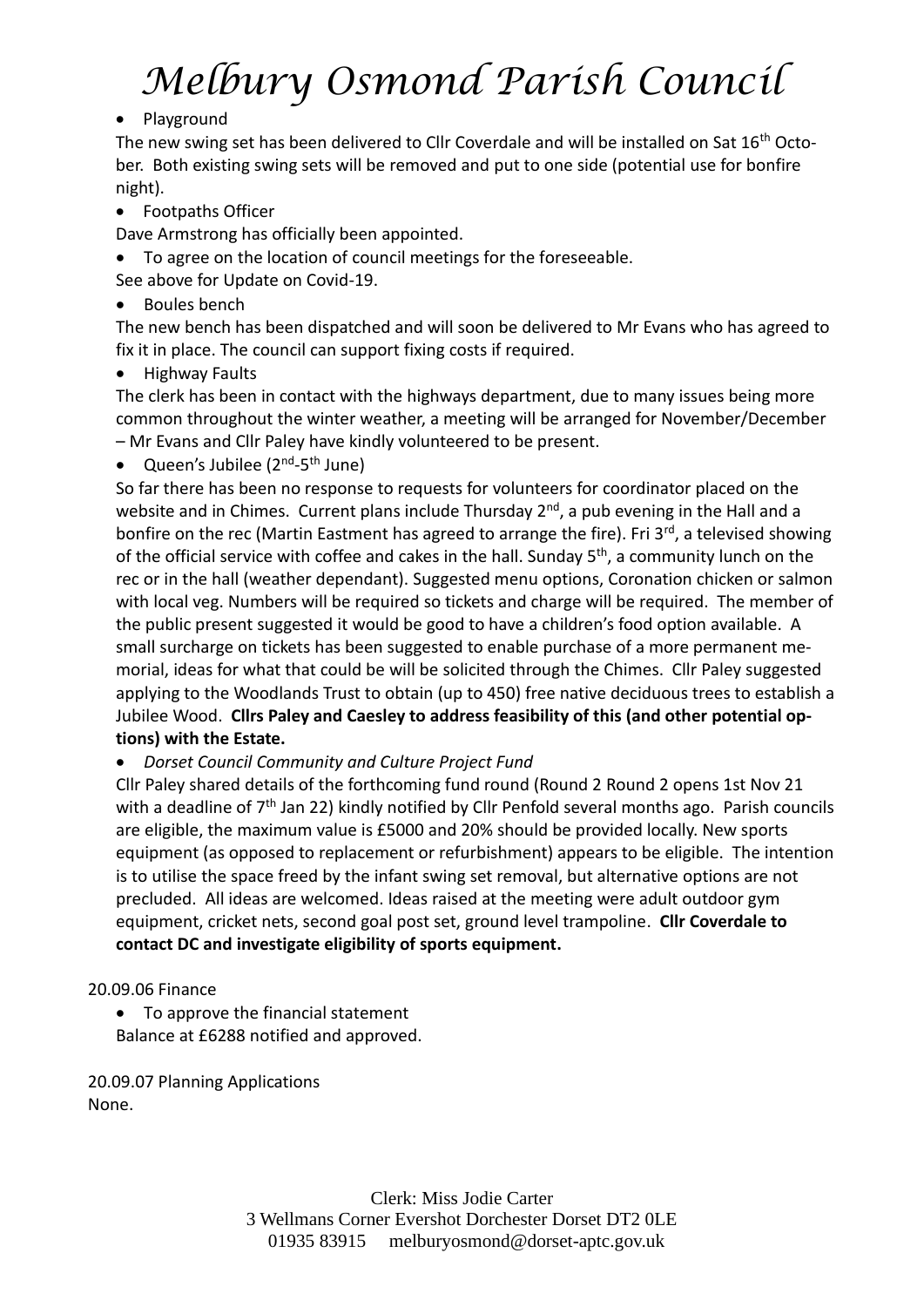### 20.09.08 Correspondence

Email from Paul Wells regarding publishing of the Chairman's report 2021 **(clerk to action)** and liaison with Velcour on Estates traffic movements through Allaster Dallas.

Cllr Paley offered to take on role of point of contact with Mr Dallas. **Cllr Paley to liaise with Paul Wells and to prepare a leaflet for dissemination to relevant households regarding notification of estates traffic fluctuations. Cllrs Paley, Coverdale, and Smith to deliver leaflet drop.**

20.09.09 To clarify decisions made during the meeting. **Highlighted in bold**

20.09.10 Date of the next meeting *Monday 8th November 7.30pm (Venue to be confirmed)*

AOB

Introductions were made with Katrina Holtham (member of public present) who has expressed willingness to join the council. The council is grateful for her interest and c**lerk to send joining information to Katrina.**

Meeting finished at 21.00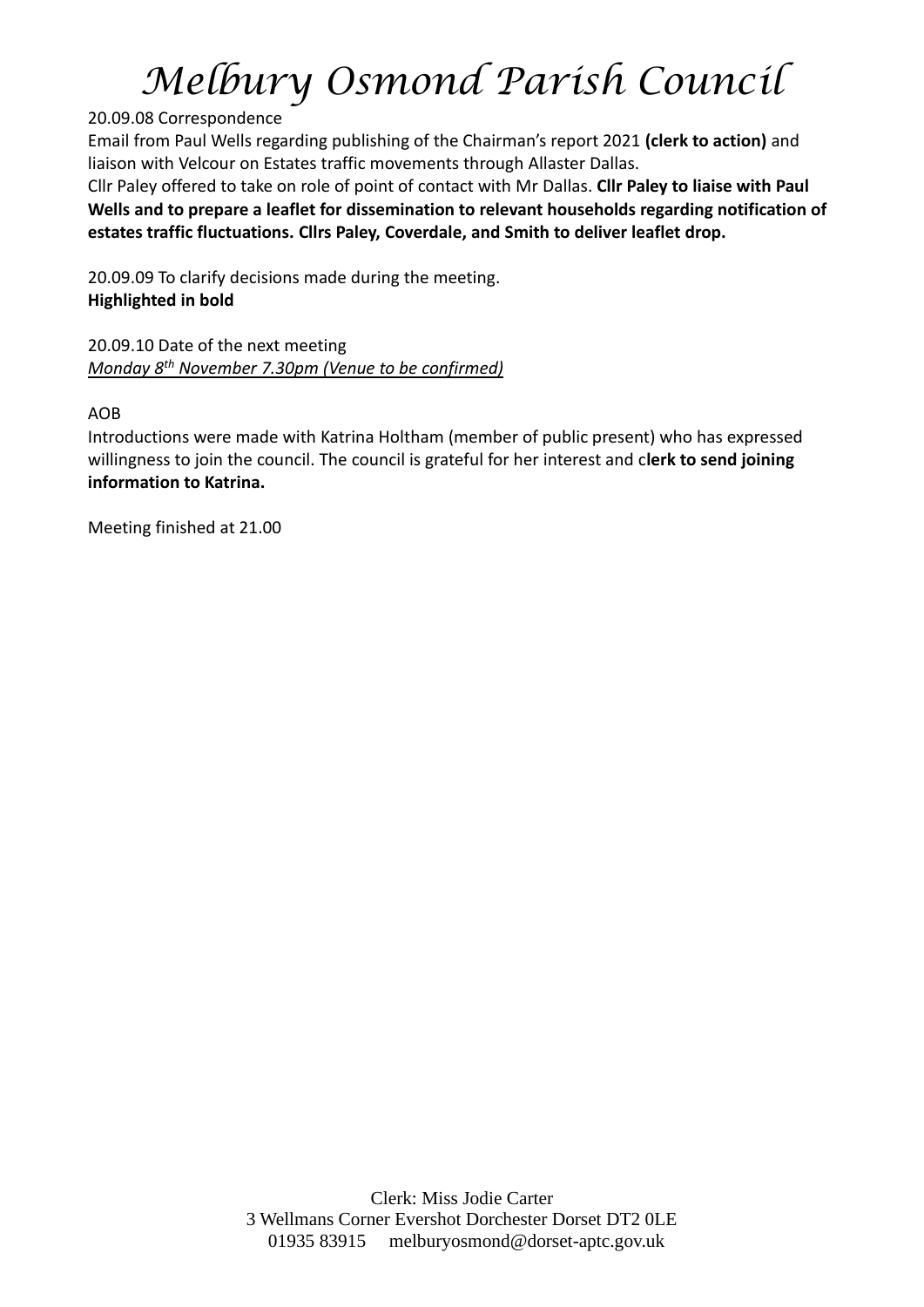# Minutes for the meeting on  $26<sup>th</sup>$  July 2021, 7.30pm at Melbury Osmond Village Hall.

Present – Cllr Caesley, Cllr Smith, Cllr Paley, Cllr Coverdale, Jodie Carter (clerk), Dorset Council Cllr Penfold, 6 members of public.

26.07.01 To acknowledge the resignation of the chairman and appoint a new chairman/vice-chair. Due to personal circumstances Paul Wells has resigned as a member of the parish council therefore we must propose a new chairman – we would like to thank him for all his efforts on the parish council and as the chairman over his duration. Cllr Caesley is prepared to stand as chair until Easter 2022.

Chairman – Roger Caesley - proposed by Cllr Coverdale, seconded by Cllr Smith. Vice-chair – Richard Paley - proposed by Cllr Smith, seconded by Cllr Coverdale.

26.07.02 To accept apologies. None.

26.07.03 To approve the draft minutes of the meeting held on Monday 10<sup>th</sup> May 2021 and the extraordinary meeting on Tuesday 29<sup>th</sup> June.

 $10^{th}$  May – approved and signed by the chairman.

 $29<sup>th</sup>$  June – approved and signed by the chairman with one amendment (Cllr smith noted that the spend over £100 has not be put on the website since 2017)

### 26.07.04 Open Meeting

Report from Dorset Council Cllr Penfold

Dorset council still have virtual meetings. There is a delay in land searches as house sales are high. We have help available for people regarding bills if they wish to contact the council or CAB. Low number of covid cases in our area at the moment.

Who is responsible for stiles on footpaths - it was believed that the landowner is responsible. Footpaths – an article was read regarding landowners and states that any pre 1949 rights of way not registered before 2026 can be shut off, it was suggested that the new officer takes this on board.

### *Following the Open Meeting the Public will be encouraged to remain but shall not take part in subsequent discussions unless expressly requested by the Chairman.*

26.07.05 Matters to be discussed:

• Update on Telephone Kiosk and Complaint to the LG&SC Ombudsman.

Unfortunately, the ombudsman has declined to get involved as this is not part of his remit. Therefore, as Dorset Council are not prepared to take this further, we are now left without a telephone kiosk.

• Update on Covid-19.

No news to report. The support infrastructure is still there if needed.

• Update on MOPC response to proposal of a Dorset National Park

Clerk: Miss Jodie Carter 3 Wellmans Corner Evershot Dorchester Dorset DT2 0LE 01935 83915 [melburyosmond@dorset-aptc.gov.uk](mailto:melburyosmond@dorset-aptc.gov.uk)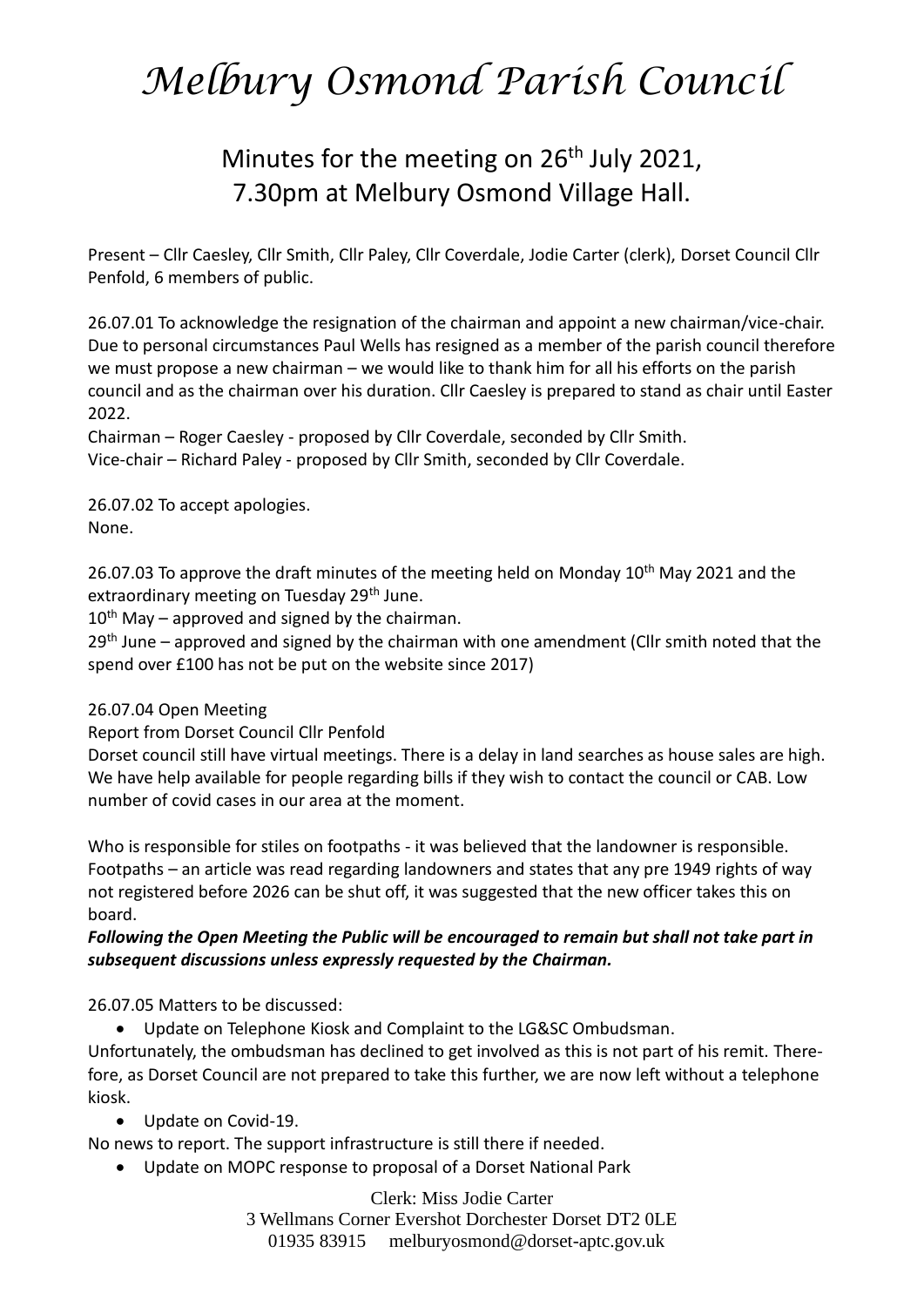We have not heard back from this after our response. No decision has been made to date. Several parish councils and Chris Loder himself are not happy with this. **Cllr Penfold to enquire.**

• Agenda and Minutes (Cllr Smith)

The council and clerk have agreed to the handbook that Cllr Wells circulated regarding the time frame for minutes and agendas. It was also suggested that councillors respond/acknowledge emails within 1 to 2 days as this helps the clerk and other councillors.

• Playground - ROSPA Report & Actions (Review Paper to Be Circulated)

The last ROSPA report stated that the main swings need replacing, Paul Wells came across a company called Caledonia Play – a quote was received for installing the new swings with metal legs for £2045 + VAT. It was suggested that the council remove the two sets of swings and replace with one set with one toddler swing seat and one normal swing seat – **it was decided that providing the work can be done for the cost of £2250 or under (excluding VAT) that this project can go ahead. It was agreed to take a vote, 3 members voted in favour, 1 member voted against. It was also agreed that a fundraiser will be held to raise funds for this – clerk to organise this.** 

• Footpaths Officer - Resignation of Barbara Harris & new appointee.

Mrs Harris has resigned as footpaths officer; we would like to thank her for her efforts during this duration. David Armstrong has done a survey of the paths and is prepared to take on the role – **Clerk to contact him.**

• To agree on the location of the September PC Meeting

It was agreed that the meeting would be postponed for a week and will be held on  $20<sup>th</sup>$  September, being held in Reading Room (pending Covid rules).

• Tennis Club bench – Update

The bench is arriving tomorrow for the tennis club. It was agreed at the last meeting to purchase a bench for the boules although this has not yet happened, the clerk has asked Mr Evans to contact the company for a new quote and forward the details.

• Highway Faults – letter from Mr Evans

Items 1,2 and 3 are closed. Item 1 – they did fill in the hole but failed to remove the debris. 2 and 3 – wrong time of year to complain about flooding although they have been here to remove the grit from the drains. There is a running down Barton Hill which most likely means they are filled with mud – Mr Evans/Cllr Paley will continue to press to sort out the issues.

Regarding the hedges near the Reading Room – it was agreed that the clerk would contact Mr Evans and ask him to contact the landowner or report this online via Dorset Council.

To discuss tractor traffic throughout the village – the clerk has spoken to Oliver Adderley regarding traffic, he has kindly offered to contact the clerk when traffic is likely to increase – **it was agreed to put this on the website, Cllr Coverdale and Cllr Paley to do a leaflet drop to the entire village and ask them if they wish to be informed to contact the clerk and information will be provided via email.**

The clerk would like to make residents aware that any items can be reported to Dorset Council – the more reports, the better!

### 26.07.06 Finance

• To approve the financial statement Approved and signed.

26.07.07 Planning Applications No applications received.

> Clerk: Miss Jodie Carter 3 Wellmans Corner Evershot Dorchester Dorset DT2 0LE 01935 83915 [melburyosmond@dorset-aptc.gov.uk](mailto:melburyosmond@dorset-aptc.gov.uk)